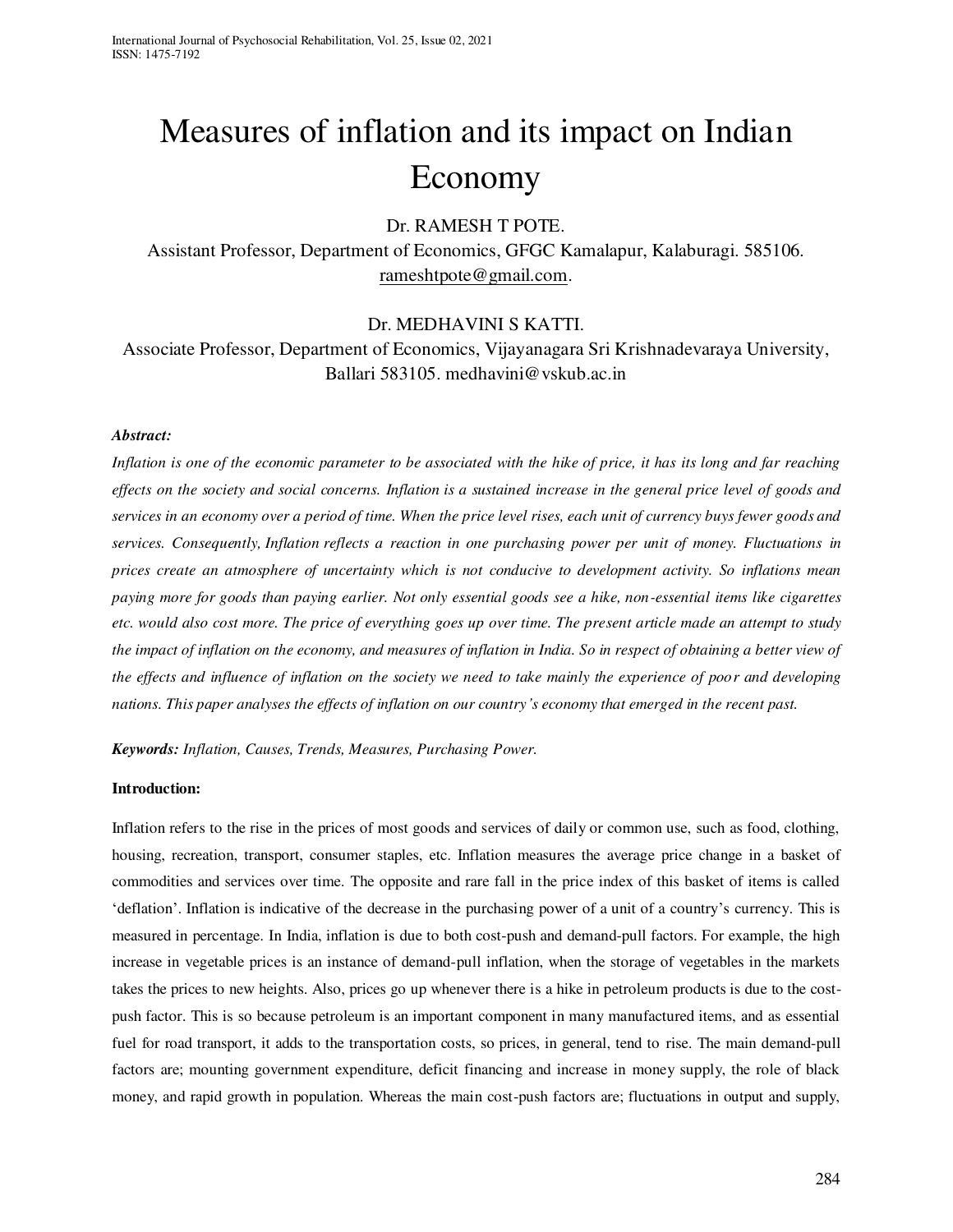taxation, administered price, and hike in oil price. The Inflation effects onthe purchasing power of a currency unit decreases as the commodities and services get dearer. This also impacts the cost of living in a country. When inflation is high, the cost of living gets higher as well, which ultimately leads to a deceleration in economic growth. A certain level of inflation is required in the economy to ensure that expenditure is promoted and hoarding money through savings is demotivated. As money generally loses its value over time, it is important for people to invest the money. Investing ensures the economic growth of a country.

### **Review of Literature**

A number of studies have presented useful discussions and research on relationship between economic growth and inflation, interest rates, industrial development, employment generation etc.

AravindVeeramani(2019) summarized that GDP growth in India has followed an inverted U-shaped curve, accelerating from a low of 5.5% in 2012-13 to a peak of 8.2% in 2016-17 and then decelerated to 6.8% in 2018- 19.The GDP growth decline is due to rise in real interest rates, enforcement of tighter norms on Bank NPAs and implementation of the Indian Bankruptcy Code, decline in GFCF and other factors

Draghi(2016) through his conducted study revealed that inflation projections have continued to be downgraded, complicating further deleveraging efforts. He also found that 1 percentage decline of inflation from target over fiveyear period will raise private debt by around 6 percentages, George Karloff, William Dickens and George Perry argue that moderate inflation yields significant efficiency gains by "greasing" the wheels of the labour market. Firms use inflation to "to cover" adjustments in real wages and at zero inflation nominal wage cuts, never popular among workers, would necessarily be more common, Congress, Federal Reserve Board Chairmen Alan Greenspan observed that firm's productivity may rise quickly with price stability, as the "inability to pass cost increase through to higher prices provides a powerful incentive to firms to increase profit margins through innovation

Studies by Loto, (2012) and Papola T.S. (2013) highlighted the role of high growth sectors like manufacturing which have high employment elasticity, high income and consumption impetus and high export growth with the capability to earn huge foreign exchange.

 Studies by Friedman (1973), Mallik& Chowdhury (2001) and Behera (2014) have done the research in the area of economic growth and its relation with inflation. Two studies by Mallik& Chowdhury (2001) and Behera (2014) have showcased the inflation and economic growth dynamics in South Asian countries. They have statistically proved the long run positive correlation between the study variables inflation and economic growth.

Hasan, et al (2003) &Goldar (2011) study opined that states that have made industry friendly changes in laws and rules have experienced higher growth of employment in the organized manufacturing sector.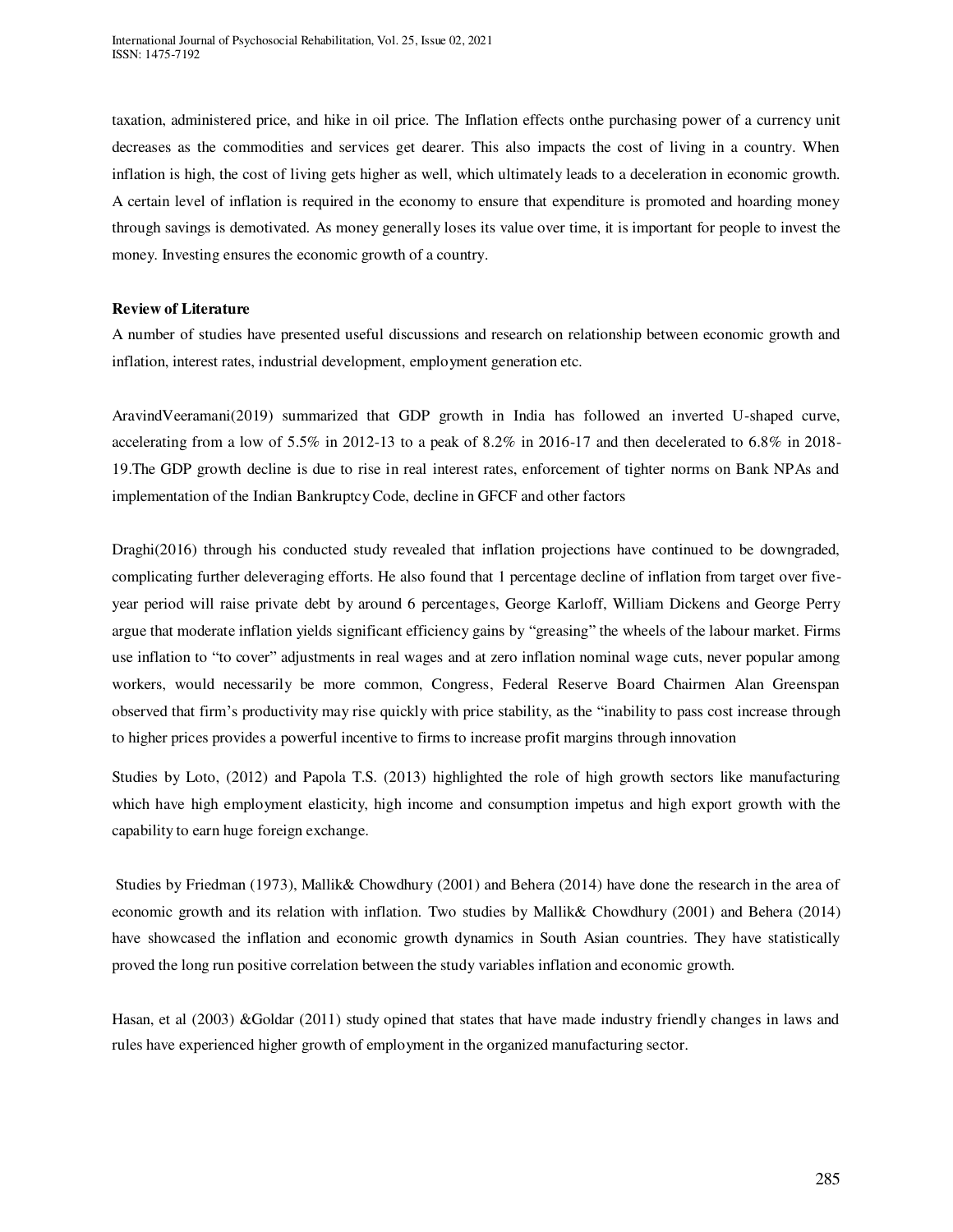International Journal of Psychosocial Rehabilitation, Vol. 25, Issue 02, 2021 ISSN: 1475-7192

#### **Objectives**

1. Study the measures of inflation in India.

2.To analyse the impact of inflation in Indian economy

#### **Methodology**

The present study has undertaken to examine the impact of inflation on Indian economy, and measurement of inflation. An account ofmeasuring inflationthe Laspeyres formula is generally used. The study used secondary data from various published reports from Economic survey of India -2019 & 2020, NITI Aayog reports, Ministry of Statistics and Program implementation, Government of India, Reserve Bank of India -Handbook of Statistics, World Bank and IMF reports and Experts opinion published in leading newspapers, published articles in journals.

#### **Measurement of Inflation**

 The inflation can be defined as a calculated surge in the average prices of goods and services for a longer duration in the economy. It is a macro concept, wherein the effect of inflation is seen over a large basket of goods. The ultimate effect of inflation is that the value of money is reduced i.e., the purchasing power of money is reduced.

India has experienced persistently high inflation in recent years, despite a period of below-trend economic growth. As a result, controlling inflation has become a key objective for policymakers. Inflation is measured by a central government authority, which is in charge of adopting measures to ensure the smooth running of the economy. In India, the Ministry of Statistics and Programme Implementation measures inflation.

 The two main indicators of inflation in India are the wholesale price index (WPI) and the consumer price index (CPI). Although the WPI has traditionally been the most widely used measure for assessing inflationary pressures, the Reserve Bank of India (RBI) recently conducted a review of its monetary policy framework, which recommended adopting a flexible inflation targeting regime, based on headline CPI inflation.

#### Wholesale Price Index (WPI)

The WPI is produced by the Indian Ministry of Commerce and Industry. The data are collected at the first point of bulk sale in the domestic market. The prices used are 'wholesale prices for primary articles, administered prices for fuel items and ex-factory prices for manufactured products'. That is, the WPI measures the prices of products at the factory or farm gate, prior to their sale to consumers in retail markets. One advantage of the WPI is that it has a long history, dating back to January 1942, which makes it useful for assessing long-term trends in inflation. The WPI also covers a broad range of goods, from raw materials to finished manufactures, but notably excludes services. The WPI is calculated using the Lapsers formula, which measures the change in the cost of purchasing the same basket of items in the current period as was purchased in a specified earlier period. This technique is simpler than other methods, since the weights are computed in the base period and, until this is updated, each subsequent calculation requires only an update of prices. A disadvantage of this type of index is that it will be biased if the composition of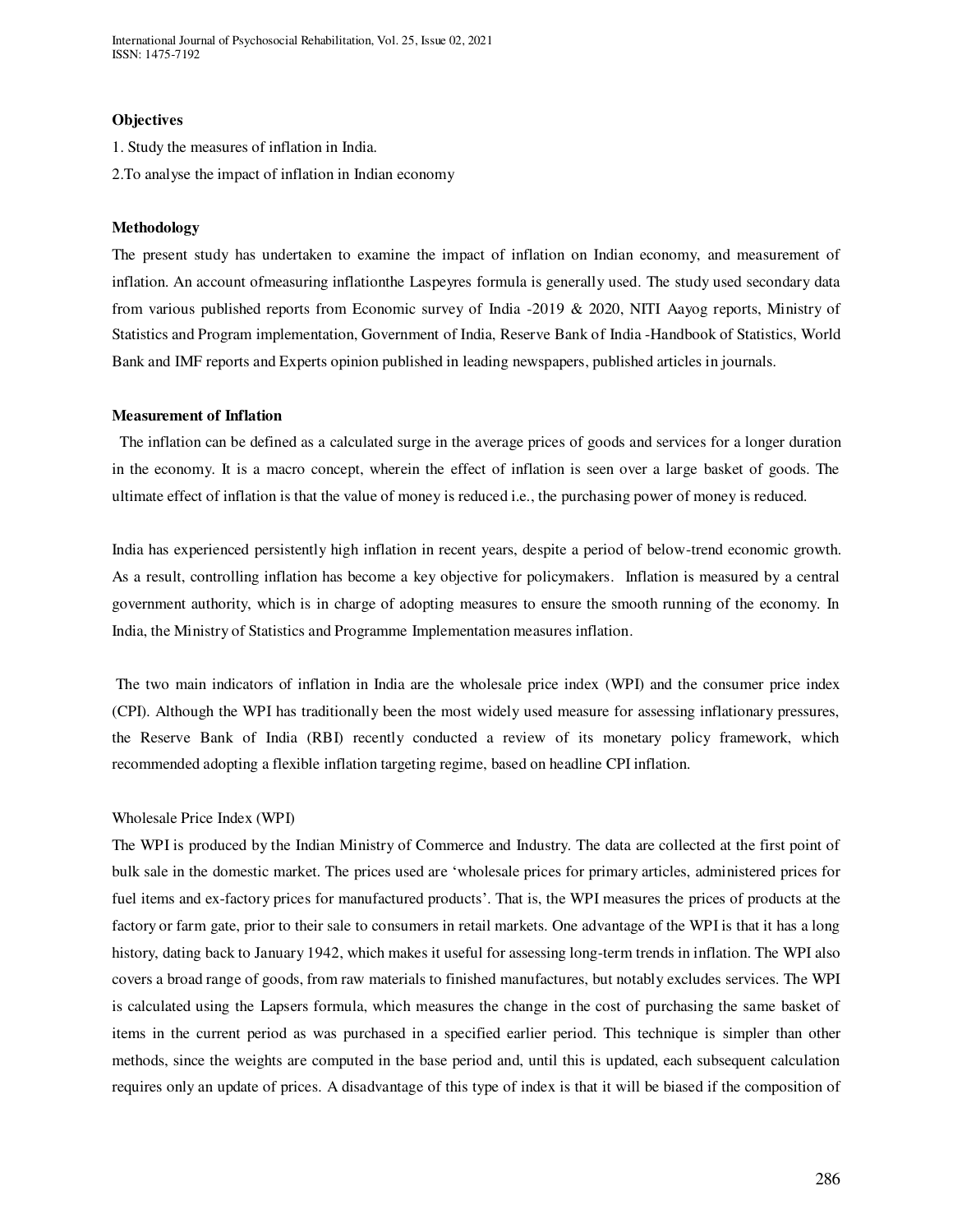sales in the wholesale market is changing and the weights are not regularly updated. This is more likely to be an issue for a fast-changing, emerging economy such as India. As the Indian economy develops and household incomes increase, we would expect non-food items and services to account for a larger share of expenditure and the composition of production to evolve reflecting changes in demand. The weights for components of the WPI are derived from their share of gross output in current price terms. The WPI has only been rebased four times in its history, this was shown in the below table.

| Items                | 1970/71         | 1981-82         | 1993-94         | 2018-2019       |
|----------------------|-----------------|-----------------|-----------------|-----------------|
| Primary articles     | 42              | 32              | 22              | $\overline{28}$ |
| Food                 | 30              | 17              | 15              | 17              |
| Non-food             | 11              | 10              | 6               | $\overline{4}$  |
| <b>Minerals</b>      | $\mathbf{1}$    | $\overline{5}$  | 1               | $\overline{2}$  |
| Fuel and power       | 9               | 11              | 14              | 15              |
| Manufactured         | $\overline{50}$ | 57              | 64              | 68              |
| products             |                 |                 |                 |                 |
| Food                 | 13              | 10              | 12              | 8               |
| Chemicals            | 6               | 7               | 12              | 12              |
| Basic metals, alloys | 6               | 8               | 8               | 14              |
| and metal products   |                 |                 |                 |                 |
| Machinery and        | $\overline{5}$  | 6               | $\overline{8}$  | 9               |
| machine tools        |                 |                 |                 |                 |
| Other                | 20              | $\overline{26}$ | $\overline{24}$ | $\overline{27}$ |

Table 1: Wholesale Price Index Group Weights (Per cent of total)

Sources: Ministry of Commerce and Industry; RBA

The weights for selected groups in the WPI changed significantly with each of the first two rebasing's. Changes were relatively smaller at the latest rebasing in 2018/19. Over the past 50 years or so, a number of broad trends are apparent: the weight of primary articles (especially food) has fallen and the weight of manufactured items has increased.

## Consumer Price Index (CPI)

An alternative gauge of price movements in India is provided by the CPI. As discussed below, a recent report to the RBI Governor by the Expert Committee to Revise and Strengthen the Monetary Policy Framework (the Patel Committee) recommended that the RBI adopt a flexible inflation-targeting regime with headline consumer price inflation as the target. Two different government agencies, namely the Ministry of Statistics and Programme Implementation (MOSPI) and the Ministry of Labour and Employment, publish a number of consumer price indices, shown in the below table.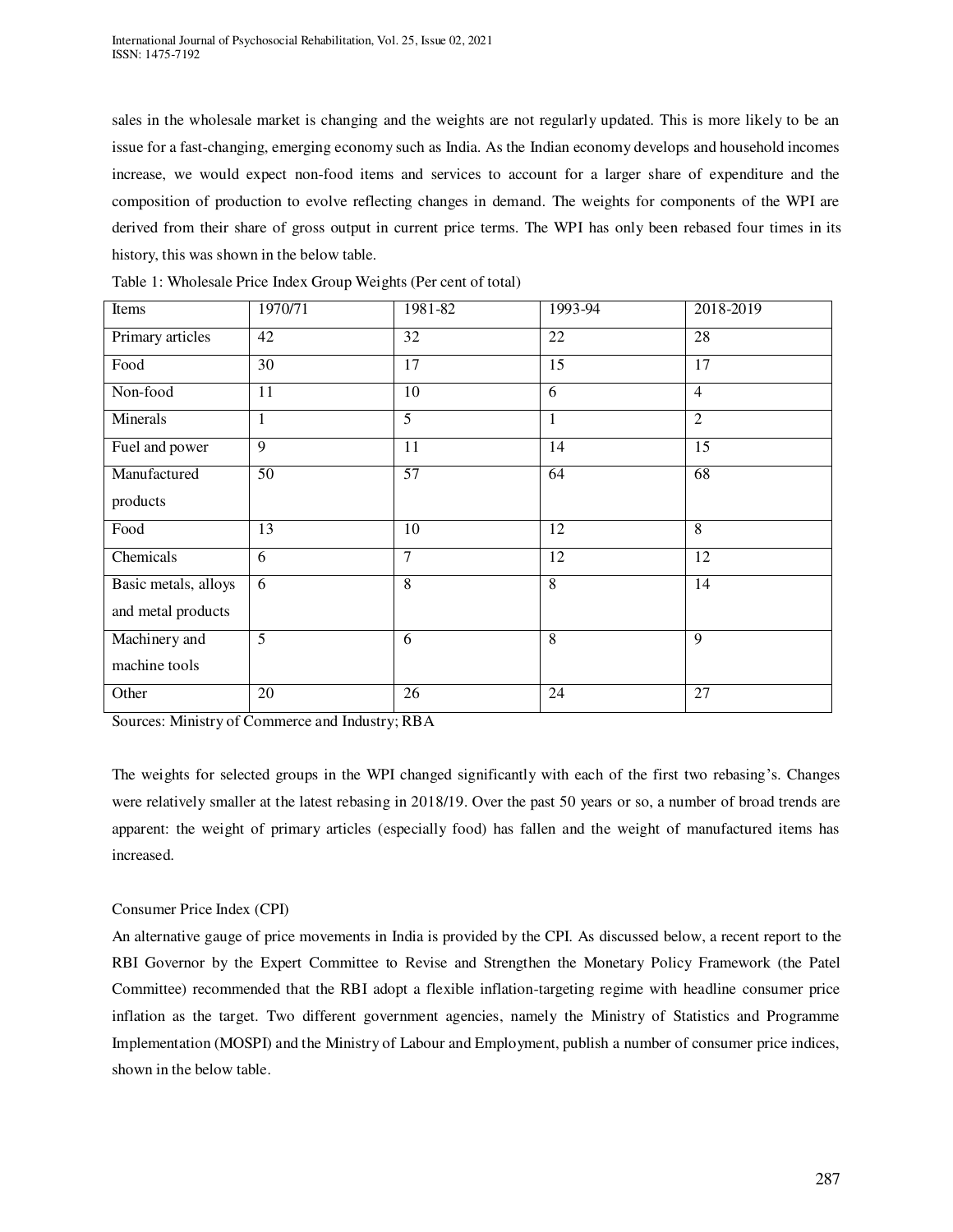Table 2: Consumer Price Indices

| Ministry of Statistics and Programme Implementation | Ministry of Labour and Employment |
|-----------------------------------------------------|-----------------------------------|
|                                                     |                                   |
| Urban CPI                                           | $CPI$ – rural labourers           |
|                                                     |                                   |
| Rural CPI                                           | CPI – agricultural labourers      |
|                                                     |                                   |
| Combined (urban and rural) CPI                      | CPI – industrial labourers        |
|                                                     |                                   |
| $CPI$ – urban non-manual employees (ceased in 2015) |                                   |
|                                                     |                                   |

Sources: Ministry of Labour and Employment; Ministry of Statistics and Programme Implementation

Each index has its own set of weights and the base period used varies across measures. There are also methodological differences between the indices, such as the way in which prices are collected. The urban, rural and combined CPIs produced by MOSPI have been published since 2011. In contrast, the measures of consumer price inflation computed by the Ministry of Labour and Employment have a much longer history; the time series of the CPI for industrial workers began in 1989. Although these indices have been used in wage determination and as a reference for the provision of welfare benefits, they use base period weights that are substantially out of date, and are unlikely to reflect the current Indian household consumption basket.6 Moreover, the RBI has expressed a preference for the MOSPI CPIs. For these reasons, the rest of this article focuses on the recently developed urban, rural and combined CPIs produced by MOSPI.

#### Core Inflation

India does not publish an official measure of 'core' (or 'underlying') inflation, although such measures can be useful as an indication of underlying trends in economy-wide price pressures. In a 2011 occasional paper, the RBI assessed a number of alternative measures of core inflation and found that the 'non-food manufacturing' component of the WPI was the most suitable series.8 Non-food manufacturing inflation is not published, although it can be estimated using the published WPI 8 See Raj and Misra (2011) for further information. indices and weights. While headline WPI inflation and non-food manufacturing inflation have both trended lower since 2011, non-food manufacturing inflation has fallen to much lower rates. This may indicate a degree of downward pressure on inflation consistent with slow growth in industrial production and economic demand more generally. The RBI estimates that potential growth has slowed from around 8 per cent prior to the global financial crisis, to about 6 per cent at the end of 2013 (Reserve Bank of India 2014b). This implies that GDP (at factor cost) has been growing at about 1–2 percentage points below potential, in year-ended terms, for the past two years.

Inflation as measured by the consumer price index reflects the annual percentage change in the cost to the average consumer of acquiring a basket of goods and services that may be fixed or changed at specified intervals, such as yearly. The Laspeyres formula is generally used.

1.India inflation rate-for 2020-4.95%, a 3.54% decline from 2019.

2.India inflation rate- for 2019 -7.66%, a 2.8% increase from 2018.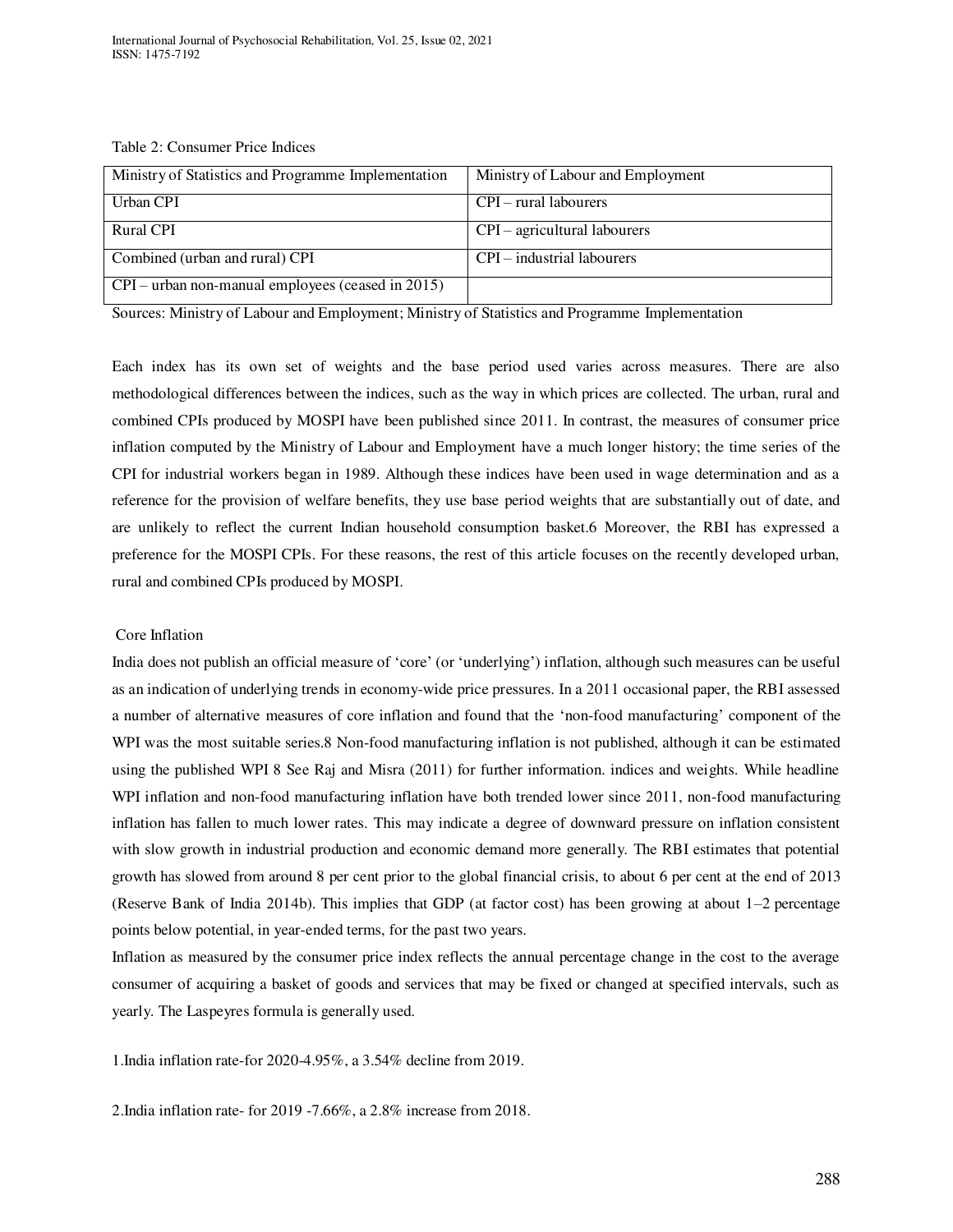3.India inflation rate -for 2018 - 4.86%, a 2.37% increase from 2017.

4.India inflation rate- for 2017 - 2.49%, a 2.45% decline from 2016.

5.India inflation rate- for 2016 - 4.94%, a 0.93% decline from 2015.

#### **Impact of inflation on Indian economy**

Inflation seemed to be a chronic problem in many parts of the world. There is a wide spread recognition that inflation results in inefficient resource allocation and hence reduces potential economic growth. Inflation imposes high cost on economies and societies; disproportionately hurts the poor and fixed income groups and creates uncertainty throughout the economy and undermines macroeconomic stability. High inflation has always penalized the poor more than the rich because the poor are less able to protect themselves against the consequences, and less able to hedge against the risks that high inflation poses. Lowering inflation therefore, directly benefits the low and fixed income groups. Rapid inflation can disrupt our entire economy can cause a financial crisis in the country. One of the major results of inflation in an economy is the general slowdown of the economy. When this happens unemployment rates rise, the purchasing power of the consumer decreases, credit becomes expensive. All these cause a strain on the entire financial system of the country.

The rising prices mean that the factors of production like labor and raw materials have also become expensive. The profit margins of the companies are decreasing. And after an extent, the companies pass on the burden of these additional expenses to the final consumer. And the entire economy suffers in this way inflation has adversely affected the industrial sector.

If the prices of goods and services are constantly rising. But the salaries and income of consumer do not rise proportionately, there is a lag. So the goods and services become less affordable to these final consumers. And the population in the lowest income group are the most affected. They cannot even afford basic necessities.

One of the major effect of inflation in an economy is the general slowdown of the economy. When this happens unemployment rates rise, the purchasing power of the consumer decreases, credit becomes expensive. All these cause a strain on the entire financial system of the country. It discourages heavy investment in the economy by both domestic and international players.

#### **Conclusion**

Inflation is affected badly the life of middle and poor class. Controlling inflation is needs tremendous, effective and long term policies of the government. Inflation has been properly being curbed or averted the world economy with experience of new face on employment policies and have a new breath on the standard of living around the globe. For inflation People start consuming or buying less of these goods and services as their income is limited. This leads to slowdown not only in consumption but also production. This is because manufactures will produce fewer goods due to high costs and anticipated lower demand. Banks will increase interest rates as inflation increases otherwise